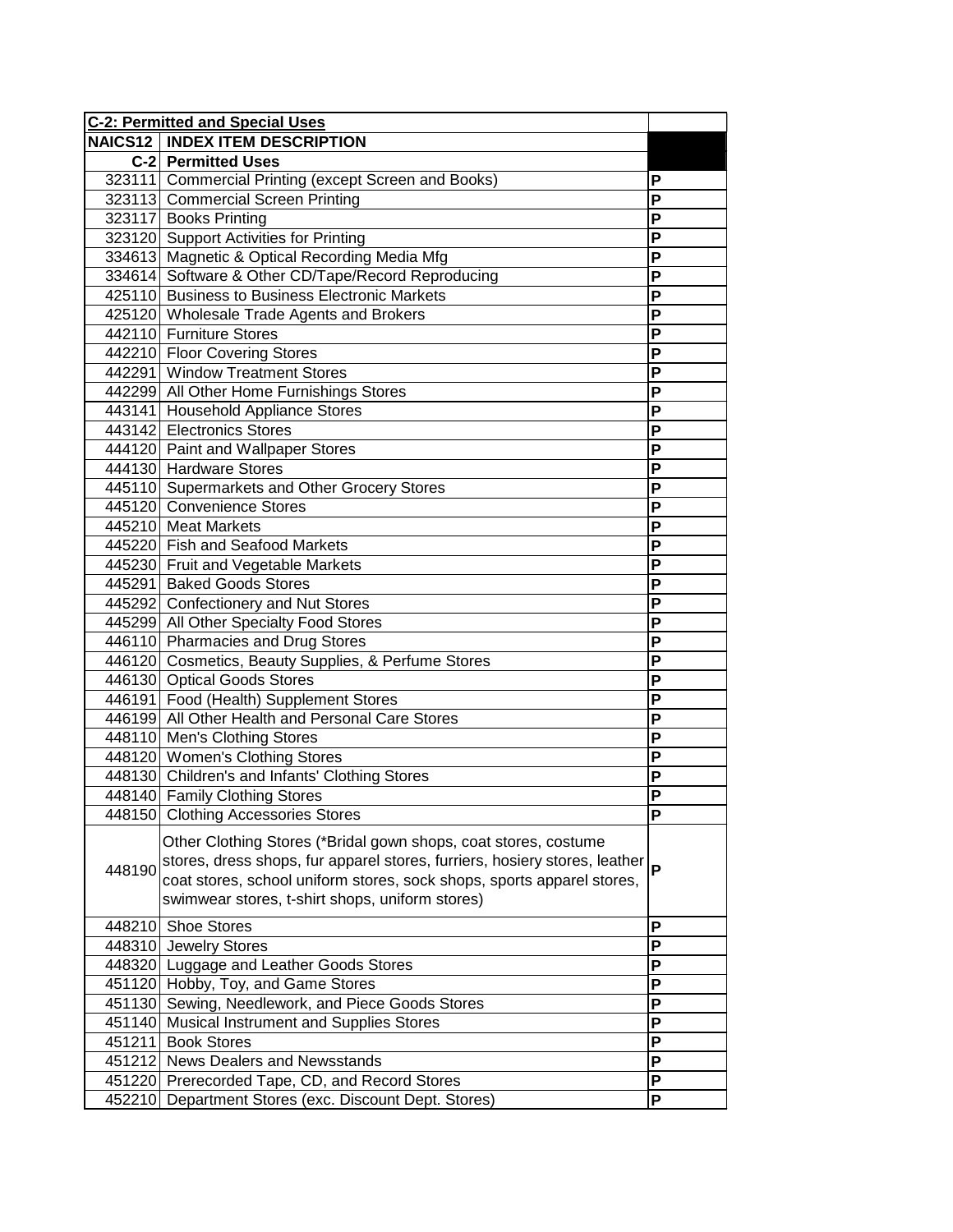| <b>C-2: Permitted and Special Uses</b> |                                                          |                         |
|----------------------------------------|----------------------------------------------------------|-------------------------|
|                                        | <b>NAICS12   INDEX ITEM DESCRIPTION</b>                  |                         |
|                                        | 453110 Florists                                          | P                       |
|                                        | 453910 * Pet Supplies & Food Stores                      | P                       |
|                                        | 453210 Office Supplies and Stationery Stores             | P                       |
|                                        | 453920 Art Dealers                                       | P                       |
|                                        | 511140 Directory and Mailing List Publishers             | P                       |
|                                        | 511191 Greeting Card Publishers                          | P                       |
|                                        | 511199 All Other Publishers                              | $\overline{P}$          |
|                                        | 511210 Software Publishers                               | P                       |
|                                        | 512120 Motion Picture and Video Distribution             | P                       |
|                                        | 512230 Music Publishers                                  | P                       |
|                                        | 512240 Sound Recording Studios                           | P                       |
|                                        | 512290 Other Sound Recording Industries                  | P                       |
|                                        | 518210 Data Processing, Hosting, and Related Services    | P                       |
|                                        | 519110 News Syndicates                                   | P                       |
|                                        | 519130 Internet Publg/Broadcasting/Web Search Portals    | P                       |
|                                        | 519190 All Other Information Services                    | $\overline{\mathsf{P}}$ |
|                                        | 521110 Monetary Authorities-Central Bank                 | P                       |
|                                        | 522110 Commercial Banking                                | P                       |
|                                        | 522120 Savings Institutions                              | P                       |
|                                        | 522130 Credit Unions                                     | P                       |
|                                        | 522210 Credit Card Issuing                               | P                       |
|                                        | 522292 Real Estate Credit                                | P                       |
|                                        | 522293 International Trade Financing                     | P                       |
|                                        | 522294 Secondary Market Financing                        | $\overline{P}$          |
|                                        | 522310 Mortgage and Nonmortgage Loan Brokers             | $\overline{\mathsf{P}}$ |
|                                        | 522320 Fin. Trans. Processing, Reserve, & Clh Activities | $\overline{\mathsf{P}}$ |
|                                        | 523110 Investment Banking and Securities Dealing         | P                       |
|                                        | 523120 Securities Brokerage                              | $\overline{\mathsf{P}}$ |
|                                        | 523130 Commodity Contracts Dealing                       | P                       |
|                                        | 523140 Commodity Contracts Brokerage                     | $\overline{P}$          |
|                                        | 523210 Securities and Commodity Exchanges                | $\overline{P}$          |
|                                        | 523910 Miscellaneous Intermediation                      | $\overline{\mathsf{P}}$ |
|                                        | 523920 Portfolio Management                              | P                       |
|                                        | 523930 Investment Advice                                 | P                       |
|                                        | 523991 Trust, Fiduciary, and Custody Activites           | Ρ                       |
|                                        | 523999 Miscellaneous Financial Investment Activites      | P                       |
|                                        | 524113 Direct Life Insurance Carriers                    | P                       |
|                                        | 524114 Direct Health and Medical Insurance Carriers      | P                       |
|                                        | 524126 Direct Property and Casualty Insurance Carriers   | P                       |
| 524127                                 | <b>Direct Title Insurance Carriers</b>                   | P                       |
|                                        | 524128 Other Direct Insurance Carriers                   | P                       |
|                                        | 524130 Reinsurance carriers                              | P                       |
|                                        | 524210 Insurance Agencies and Brokerages                 | P                       |
|                                        | 524291 Claims Adjusting                                  | P                       |
|                                        | 524292 Third Party Admin. of Insurance/Pension Funds     | P                       |
| 524298                                 | All Other Insurance Related Activites                    | P                       |
|                                        | 525110 Pension Funds                                     | P                       |
|                                        | 525120 Health and Welfare Funds                          | $\overline{P}$          |
|                                        | 525190 Other Insurance Funds                             | $\overline{\mathsf{P}}$ |
|                                        | 525910 Open-End Investment Funds                         | $\overline{P}$          |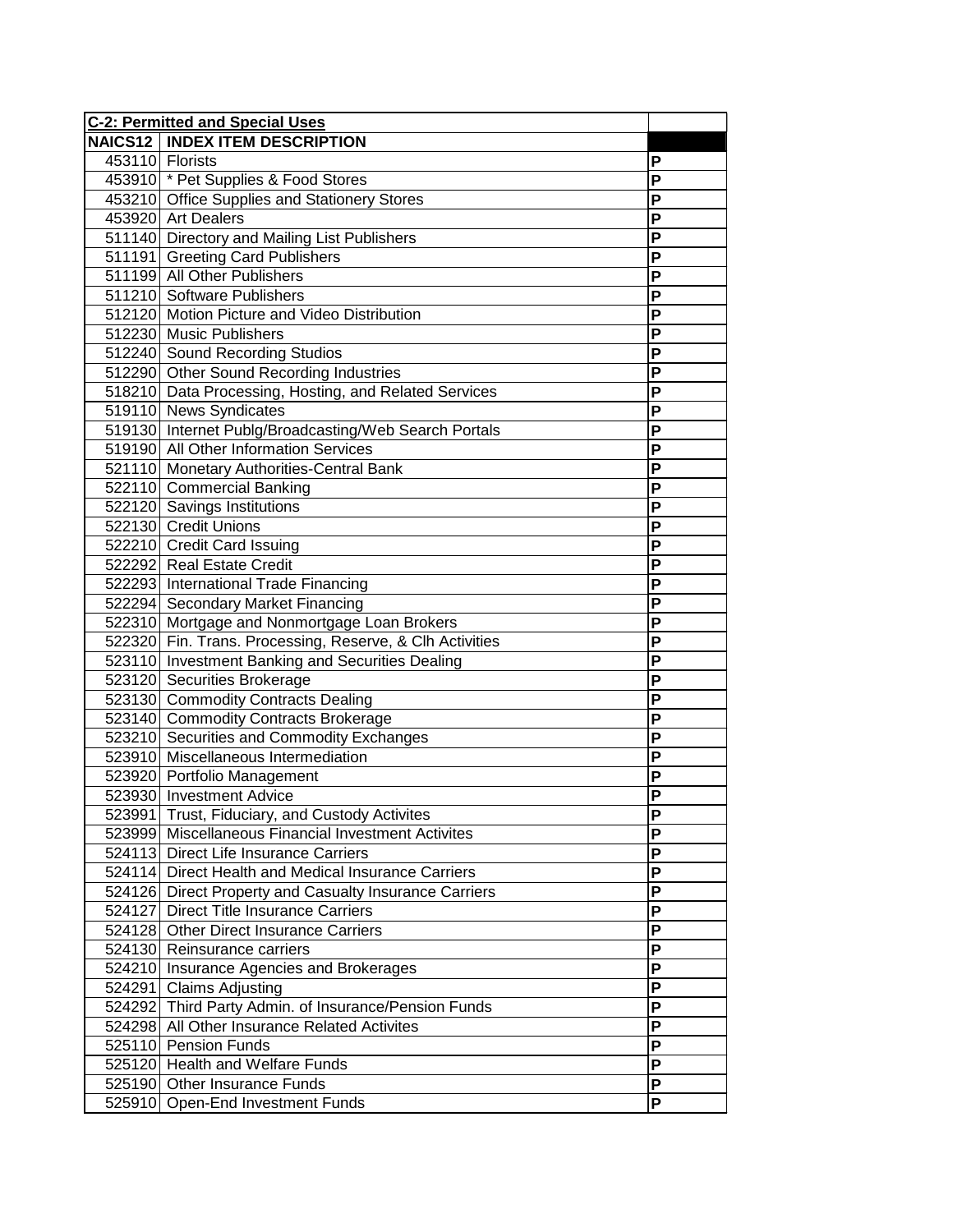| <b>C-2: Permitted and Special Uses</b> |                                                        |                |
|----------------------------------------|--------------------------------------------------------|----------------|
|                                        | <b>NAICS12   INDEX ITEM DESCRIPTION</b>                |                |
|                                        | 525920 Trusts, Estates, and Agency Accounts            | Ρ              |
|                                        | 525990 Other Financial Vehicles                        | P              |
|                                        | 531110 Lessors of Residential Buildings and Dwellings  | P              |
|                                        | 531120 Lessors of Nonresidential Buildings             | P              |
|                                        | 531190 Lessors of Other Real Estate Property           | P              |
|                                        | 531210 Offices of Real Estate Agents and Brokers       | P              |
|                                        | 531311 Residential Property Managers                   | P              |
|                                        | 531312 Nonresidential Property Managers                | P              |
|                                        | 531320 Offices of Real Estate Appraisers               | P              |
|                                        | 531390 Other Activites Related to Real Estate          | P              |
|                                        | 532220 Formal Wear and Costume Rental                  | P              |
|                                        | 532210 Consumer Electronics and Appliances Rental      | P              |
|                                        | 532230 Video Tape and Disc Rental                      | P              |
|                                        | 532291 Home Health Equipment Rental                    | P              |
|                                        | 532292 Recreational Goods Rental                       | P              |
|                                        | 532299 All Other Consumer Goods Rental                 | P              |
|                                        | 532420 Office Machinery and Equip. Rental and Leasing  | P              |
|                                        | 533110 Lessors of Nonfinancial Intangible Assets       | P              |
|                                        | 541110 Offices of Lawyers                              | P              |
|                                        | 541191 Title Abstract and Settlement Offices           | P              |
|                                        | 541199 All Other Legal Services                        | P              |
|                                        | 541211 Offices of Certified Public Accountants         | P              |
|                                        | 541213 Tax Preparation Services                        | P              |
|                                        | 541214 Payroll Services                                | P              |
|                                        | 541219 Other Accounting Services                       | P              |
|                                        | 541310 Architectural Services                          | P              |
|                                        | 541320 Landscape Architectural Services                | P              |
|                                        | 541330 Engineering Services                            | P              |
|                                        | 541340 Drafting Services                               | P              |
|                                        | 541350 Building Inspection Services                    | P              |
|                                        | 541360 Geophysical Surveying and Mapping Services      | P              |
|                                        | 541370 Surveying & Mapping (x. Geophysical) Services   | $\overline{P}$ |
|                                        | 541380 Testing Laboratories                            | P              |
|                                        | 541410 Interior Design Services                        | P              |
|                                        | 541420 Industrial Design Services                      | Р              |
|                                        | 541430 Graphic Design Services                         | Ρ              |
|                                        | 541490 Other Specialized Design Services               | P              |
|                                        | 541511 Custom Computer Programming Services            | P              |
|                                        | 541512 Computer Systems Design Services                | P              |
|                                        | 541513 Computer Facilities Management Services         | P              |
|                                        | 541519 Other Computer Related Services                 | P              |
| 541611                                 | Admin Mgmt/General Mgmt Consulting Services            | P              |
|                                        | 541612 Human Resources Consulting Services             | P              |
|                                        | 541613 Marketing Consulting Services                   | P              |
|                                        | 541614 Process/Physical Dstr/Logistics Consulting Svc. | P              |
|                                        | 541618 Other Management Consulting Services            | P              |
|                                        | 541720 R&D in the Social Sciences and Humanities       | P              |
|                                        | 541810 Advertising Agencies                            | P              |
|                                        | 541820 Public Relations Agencies                       | P              |
|                                        | 541830 Media Buying Agencies                           | P              |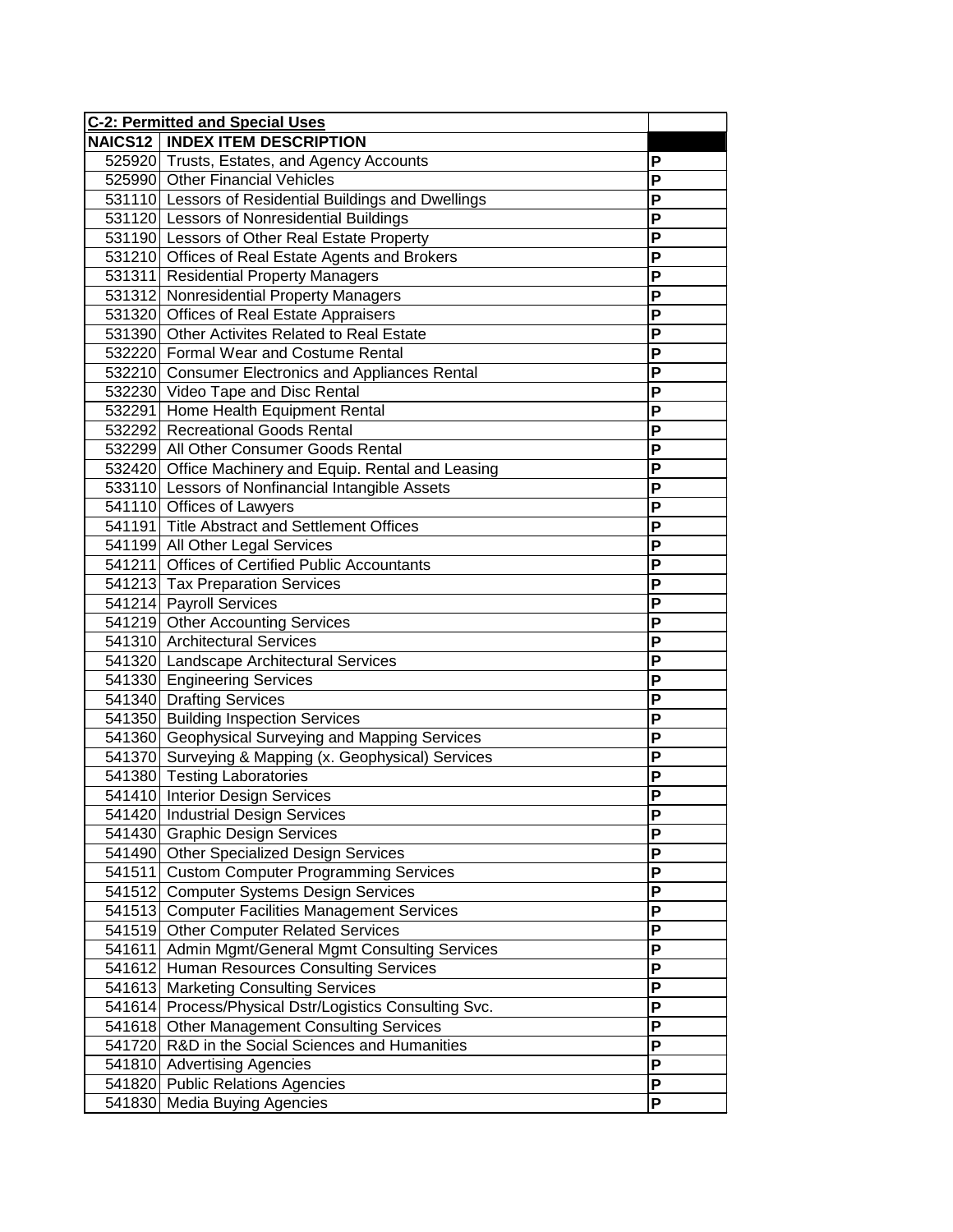| <b>C-2: Permitted and Special Uses</b> |                                                         |                           |
|----------------------------------------|---------------------------------------------------------|---------------------------|
|                                        | <b>NAICS12   INDEX ITEM DESCRIPTION</b>                 |                           |
|                                        | 541840 Media Representatives                            | P                         |
|                                        | 541850 Display Advertising                              | P                         |
|                                        | 541860 Direct Mail Advertising                          | P                         |
|                                        | 541870 Advertising Material Distribution Services       | P                         |
|                                        | 541890 Other Services Related to Advertising            | P                         |
|                                        | 541910 Marketing Research and Public Opinion Polling    | P                         |
|                                        | 541921 Photography Studios, Portrait                    | P                         |
|                                        | 541922 Commercial Photography                           | P                         |
|                                        | 541930 Translation and Interpretation Services          | P                         |
|                                        | 551111 Offices of Bank Holding Companies                | P                         |
|                                        | 551112 Offices of Other Holding Companies               | P                         |
|                                        | 551114 Corp., Subsidiary, & Regional Managing Offices   | P                         |
|                                        | 561110 Office Administrative Services                   | P                         |
|                                        | 561210 Facilities Support Services                      | P                         |
|                                        | 561311 Employment Placement Agencies                    | P                         |
|                                        | 561312 Executive Search Services                        | P                         |
|                                        | 561320 Temporary Help Services                          | P                         |
|                                        | 561330 Professional Employer Organizations              | P                         |
|                                        | 561410 Document Preparation Services                    | P                         |
|                                        | 561421 Telephone Answering Services                     | P                         |
|                                        | 561422 Telemarketing Bureaus & Other Contact Centers    | P                         |
|                                        | 561439 Other Business Svc. Centers (incl. Copy Shops)   | P                         |
|                                        | 561440 Collection Agencies                              | P                         |
|                                        | 561450 Credit Bureaus                                   | P                         |
|                                        | 561492 Court Reporting and Stenotype Services           | P                         |
|                                        | 561510 Travel Agencies                                  | P                         |
|                                        | 561520 Tour Operators                                   | P                         |
|                                        | 561591 Convention and Visitors Bureaus                  | P                         |
|                                        | 561599 All Other Travel Arrangment and Reservation Svc. | P                         |
|                                        | 561611 Investigation Services                           | P                         |
|                                        | 561621 Security Systems Services (except Locksmiths)    | $\overline{P}$            |
|                                        | 561622 Locksmiths                                       | P                         |
|                                        | 611610 Fine Arts Schools                                | P                         |
|                                        | 611630 Language Schools                                 | P                         |
|                                        | 611691 Exam Preparation and Tutoring                    | P                         |
|                                        | 611692 Automobile Driving Schools                       | P                         |
|                                        | 611710 Educational Support Services                     | P                         |
|                                        | 621111 Offices of Physicians                            | P                         |
|                                        | 621112 Offices of Physicians, Mental Health Specialists | P                         |
|                                        | 621210 Offices of Dentists                              | P                         |
|                                        | 621310 Offices of Chiropractors                         | P                         |
|                                        | 621320 Offices of Optometrists                          | P                         |
|                                        | 621340 Offices of Physical, Occup, & Speech Therapists  | P                         |
|                                        | 621391 Offices of Podiatrists                           | P                         |
|                                        | 621399 Offices of All Other Misc. Health Practitioners  | P                         |
|                                        | 621410 Family Planning Centers                          | P                         |
|                                        | 621491 HMO Medical Centers                              | P                         |
|                                        | 621492 Kidney Dialysis Centers                          | $\overline{P}$            |
|                                        | 621498 All Other Outpatient Care Centers                | $\boldsymbol{\mathsf{P}}$ |
| 621511                                 | <b>Medical Laboratories</b>                             | P                         |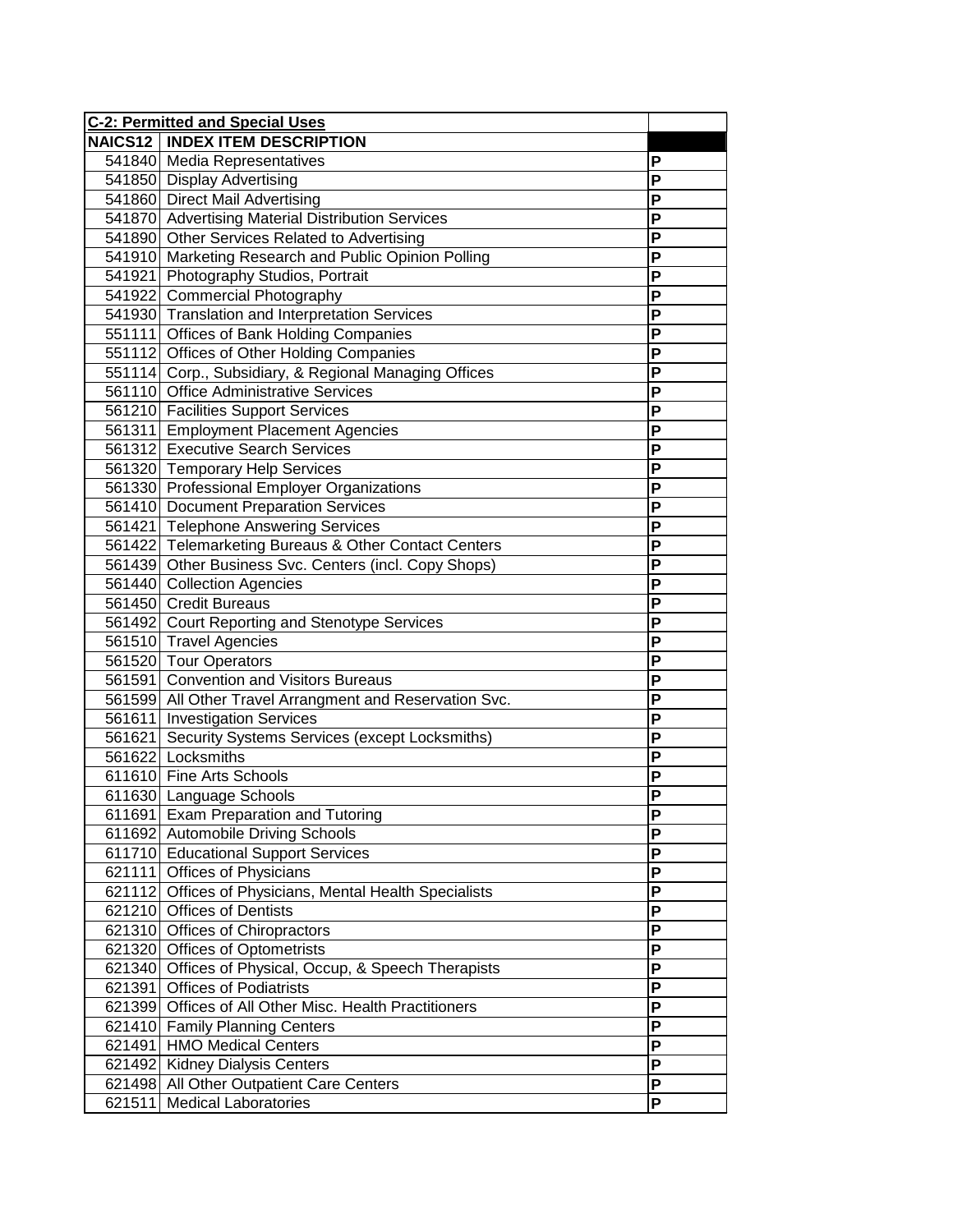| <b>C-2: Permitted and Special Uses</b> |                                                            |                |
|----------------------------------------|------------------------------------------------------------|----------------|
|                                        | <b>NAICS12   INDEX ITEM DESCRIPTION</b>                    |                |
|                                        | 621512 Diagnostic Imaging Centers                          | P              |
|                                        | 621610 Home Health Care Services                           | P              |
|                                        | 711320 Promoters of Perf. Arts/Sports without Facilities   | P              |
|                                        | 711410 Agents and Managers for Misc. Public Figures        | P              |
|                                        | 711510 Independent Artists, Writers, and Performers        | P              |
|                                        | 811212 Computer/Office Machine Repair & Maintenance        | P              |
|                                        | 811213 Communication Equipment Repair/Maintenance          | P              |
|                                        | 811219 Other Elec./Precision Equipment Repair & Main.      | P              |
|                                        | 811411 Home and Garden Equip. Repair & Maintenance         | P              |
|                                        | 811412 Appliance Repair and Maintenance                    | P              |
|                                        | 811420 Reupholstery and Furniture Repair                   | P              |
|                                        | 811430 Footwear and Leather Goods Repair                   | P              |
|                                        | 812111 Barber Shops                                        | P              |
|                                        | 812112 Beauty Salons                                       | P              |
|                                        | 812113 Nail Salons                                         | P              |
|                                        | 812191 Diet and Weight Reducing Centers                    | P              |
|                                        | 812199 Other Pers Care Serv- All Others                    | P              |
|                                        | 812320 Drycleaning/Laundry Services (x. Coin-Operated)     | P              |
|                                        | 812922 One-Hour Photofinishing                             | P              |
|                                        | 813211 Grantmaking Foundations                             | P              |
|                                        | 813212 Voluntary Health Organizations                      | P              |
|                                        | 813219 Other Grantmaking and Giving Services               | P              |
|                                        | 813311 Human Rights Organizations                          | P              |
|                                        | 813312 Environment/Conservation/Wildlife Organizations     | P              |
|                                        | 813319 Other Social Advocacy Organizations                 | $\mathsf{P}$   |
|                                        | 813410 Civic and Social Organizations                      | P              |
|                                        | 813910 Business Associations                               | $\mathsf P$    |
|                                        | 813920 Professional Organizations                          | P              |
|                                        | 813930 Labor Unions and Similar Labor Organizations        | P              |
|                                        | 813940 Political Organizations                             | P              |
|                                        | 813990 Other Similar Orgs. (x. Bus., Prof., Labor, Polit.) | P              |
|                                        | 921130 Public Finance Activities                           | $\overline{P}$ |
|                                        | 923110 Administration of Education Programs                | P              |
|                                        | 923120 Administration of Public Health Programs            | P              |
|                                        | 923130 Administration of Human Resource Programs           | Р              |
|                                        | 923140 Administration of Veterans' Affairs                 | P              |
|                                        | 924110 Admin of Air/Water Resource/Solid Waste Mgmt        | P              |
|                                        | 924120 Administration of Conservation Programs             | P              |
|                                        | 925110 Administration of Housing Programs                  | P              |
|                                        | 925120 Admin of Urban Planning & Comm. & Rural Dev.        | P              |
|                                        | 926110 Administration of General Economic Programs         | P              |
|                                        | 926120 Regulation & Admin of Transportation Programs       | P              |
|                                        | 926130 Regulation and Administration of Misc. Utilities    | P              |
|                                        | 926140 Regulation of Agri. Marketing and Commodities       | P              |
|                                        | 926150 Reg., Licensing, Insp. of Misc. Comml. Sectors      | P              |
|                                        | 927110 Space Research and Technology                       | P              |
|                                        | 928110 National Security                                   | P              |
|                                        | 928120 International Affairs                               | P              |
|                                        | C-2 Special Uses                                           |                |
|                                        | 111421 Nursery and Tree Production                         | $\mathbf s$    |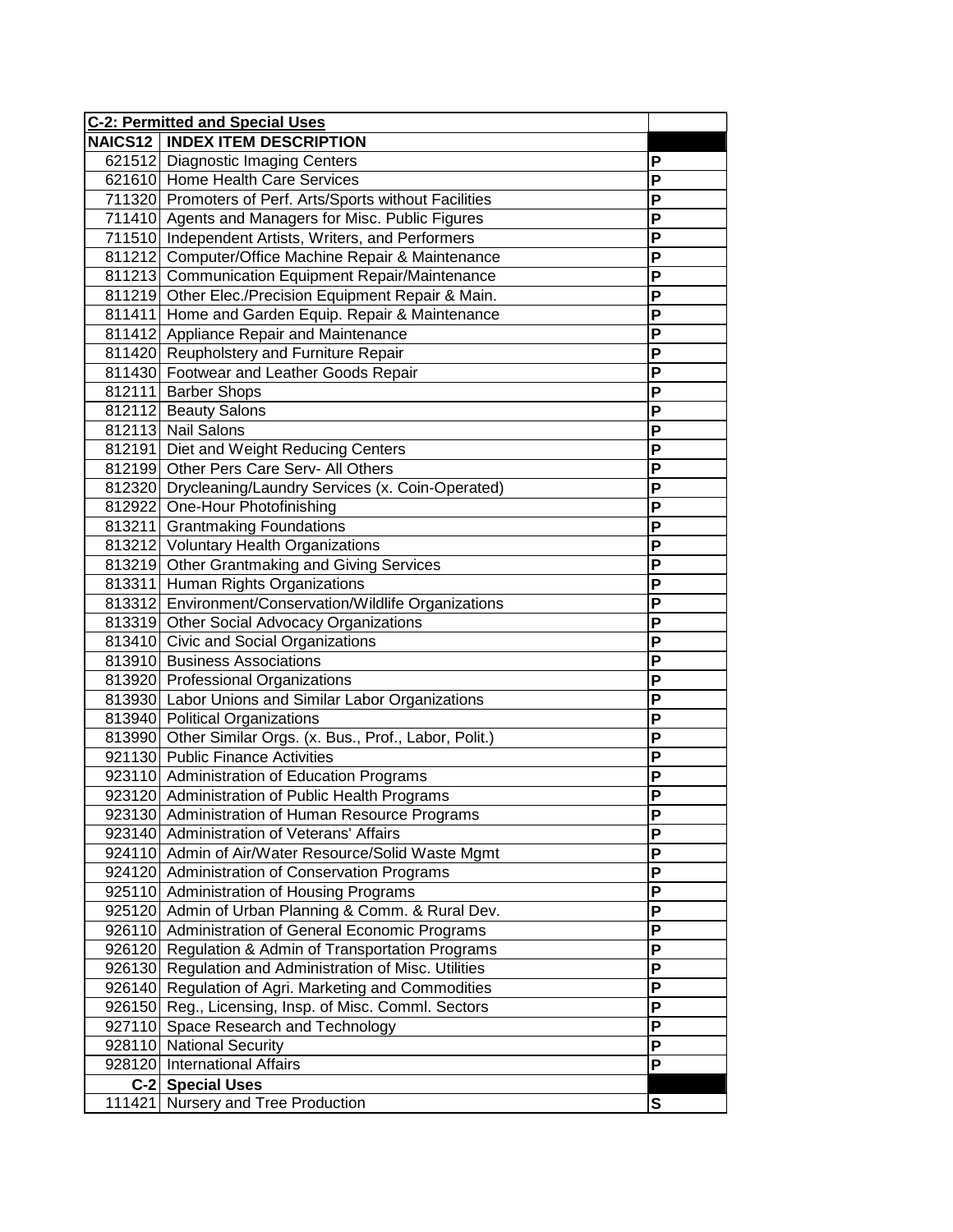| <b>C-2: Permitted and Special Uses</b> |                                                                  |                         |
|----------------------------------------|------------------------------------------------------------------|-------------------------|
|                                        | <b>NAICS12   INDEX ITEM DESCRIPTION</b>                          |                         |
|                                        | 334111 Electronic Computers Manufacturing                        | $\overline{\mathbf{s}}$ |
|                                        | 334112 Computer Storage Device Manufacturing                     | $\overline{\mathsf{s}}$ |
|                                        | 334113 Computer Terminal Manufacturing                           | $\overline{\mathbf{s}}$ |
|                                        | 334119 Other Computer Peipheral Equipment Mfg.                   | $\overline{\mathbf{s}}$ |
|                                        | 334210 Telephone Apparatus Manufacturing                         | $\overline{\mathsf{s}}$ |
|                                        | 334220 Radio-TV Broadcast/Wireless Comm. Equip. Mfg.             | $\overline{\mathsf{s}}$ |
|                                        | 334290 Other Communications Equipment Manufacturing              | $\overline{\mathbf{s}}$ |
|                                        | 334310 Audio and Video Equipment Manufacturing                   | $\overline{\mathbf{s}}$ |
|                                        | 339112 Surgical and Medical Instrument Manufacturing             | $\overline{\mathbf{s}}$ |
|                                        | 339113 Surgical Appliance and Supplies Manufacturing             | $\overline{\mathbf{s}}$ |
|                                        | 339114 Dental Equipment and Supplies Manufacturing               | $\overline{\mathbf{s}}$ |
|                                        | 339115 Ophthalmic Goods Manufacturing                            | $\overline{\mathsf{s}}$ |
|                                        | 339116 Dental Laboratories                                       | $\overline{\mathsf{s}}$ |
|                                        | 441110 New Car Dealers                                           | $\overline{\mathsf{s}}$ |
|                                        | 441210 Recreational Vehicle Dealers                              | $\overline{\mathsf{s}}$ |
|                                        | 441221 Motorcycle/ATV/Personal Watercaft Dealers                 | $\overline{\mathbf{s}}$ |
|                                        | 441222 Boat Dealers                                              | $\overline{\mathbf{s}}$ |
|                                        | 441229 All Other Motor Vehicle Dealers                           | $\overline{\mathbf{s}}$ |
|                                        | 441310 Automotive Parts and Accessories Stores                   | $\overline{\mathsf{s}}$ |
|                                        | 441320 Tire Dealers                                              | $\overline{\mathbf{s}}$ |
|                                        | 444110 Home Centers                                              | $\overline{\mathbf{s}}$ |
|                                        | 444190 Other Building Material Dealers                           | $\overline{\mathsf{s}}$ |
|                                        | 444220 Nursery, Garden Center, & Farm Supply Stores              | $\overline{\mathsf{s}}$ |
|                                        | 445310 Beer, Wine, and Liquor Stores                             | $\overline{\mathbf{s}}$ |
|                                        | 447110 Gasoline Stations with Convenience Stores                 | $\overline{\mathsf{s}}$ |
|                                        | 447190 Other Gasoline Stations                                   | $\overline{\mathbf{s}}$ |
|                                        | 448190 Other Clothing Stores (*Lingerie Stores)                  |                         |
|                                        | 451110 Sporting Goods Store-Gun Shops and/or Firearms/Ammo Sales | $\overline{\mathsf{s}}$ |
|                                        | 452311   Warehouse Clubs and Supercenters                        | $\overline{\mathsf{s}}$ |
|                                        | 452319 All Other General Merchandise Stores                      | $\overline{\mathsf{s}}$ |
|                                        | 453220 Gift, Novelty, and Souvenir Stores                        |                         |
|                                        | 453310 Used Merchandise Stores                                   | $\overline{\mathsf{s}}$ |
|                                        | 453910 * Pet Stores/Shops                                        | $\overline{\mathbf{s}}$ |
|                                        | 453991 Tobacco Stores                                            | $\overline{\mathbf{s}}$ |
|                                        | 453998 All Other Miscellaneous Store Retailers                   | <u>s</u>                |
|                                        | 512131   Motion Picture Theaters (except Drive-Ins)              | S                       |
|                                        | 515210 Cable and Other Subsciption Programming                   | S                       |
|                                        | 517110 Wired Telecommunications Carriers                         | $\overline{\mathsf{s}}$ |
|                                        | 517210 Wireless Telecomm. Carriers (except Satellite)            | $\overline{\mathsf{s}}$ |
|                                        | 517410 Satellite Telecommunications                              | $\overline{\mathbf{s}}$ |
|                                        | 517911 Telecommunications Resellers                              | $\overline{\mathbf{s}}$ |
|                                        | 517919 All Other Telecommunications                              | $\overline{\mathsf{s}}$ |
|                                        | 522190 Other Depository Credit Intermediation                    | $\overline{\mathbf{s}}$ |
| 522220                                 | Sales Financing                                                  | $\overline{\mathbf{s}}$ |
|                                        | 522291 Consumer Lending                                          | $\overline{\mathbf{s}}$ |
| 522298                                 | All Other Nondepository Credit Intermediation                    | $\overline{\mathsf{s}}$ |
| 522390                                 | Other Activites Related to Credit Intermediation                 | $\overline{\mathsf{s}}$ |
| 532111                                 | Passenger Car Rental                                             | $\overline{\mathsf{s}}$ |
| 532112                                 | Passenger Car Leasing                                            | $\overline{\mathbf{s}}$ |
|                                        | 532120 Truck, Utility Trailer, and RV Rental and Leasing         | $\overline{\mathsf{s}}$ |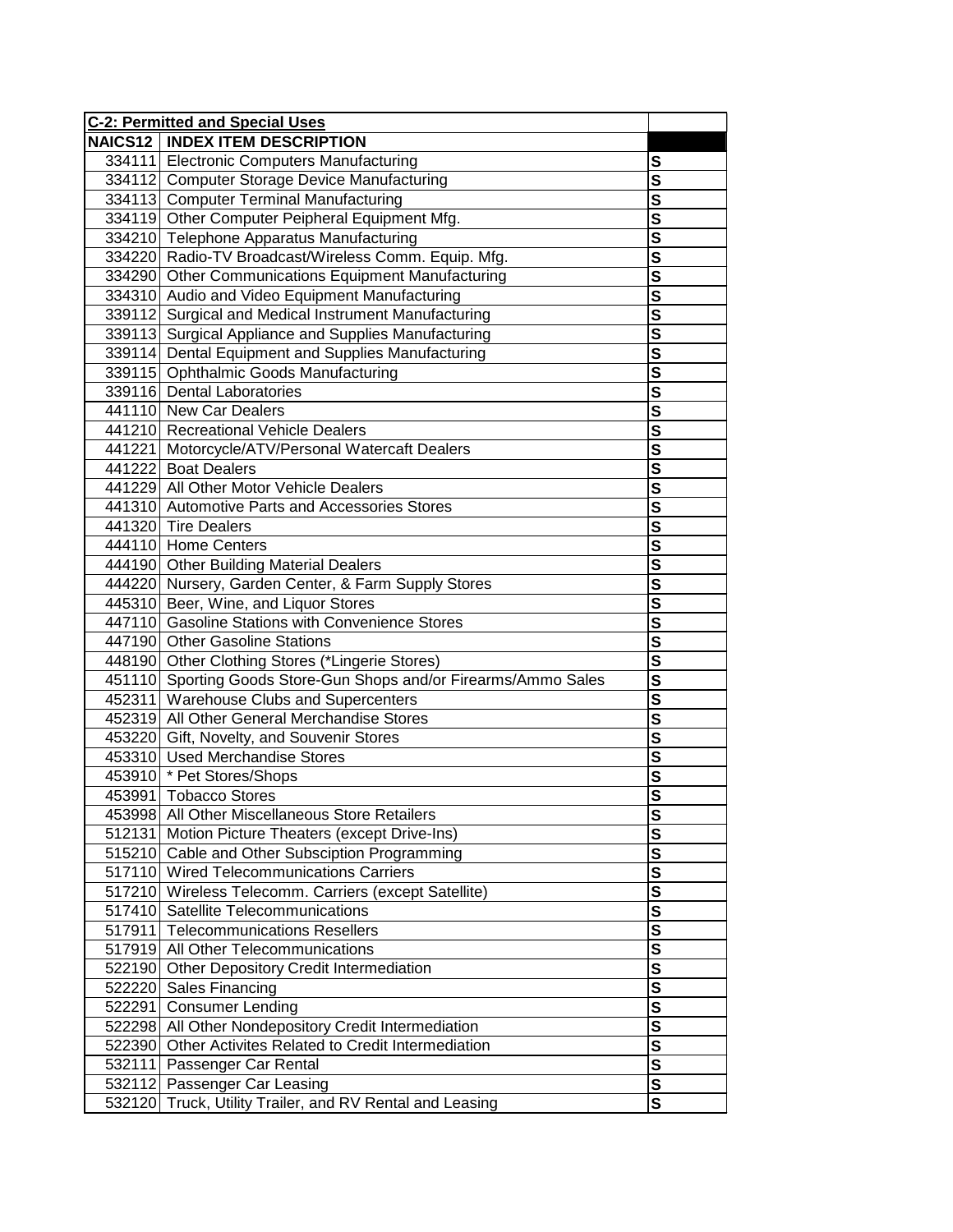| <b>C-2: Permitted and Special Uses</b> |                                                           |                         |
|----------------------------------------|-----------------------------------------------------------|-------------------------|
|                                        | <b>NAICS12   INDEX ITEM DESCRIPTION</b>                   |                         |
|                                        | 532310 General Rental Centers                             | $\overline{\mathbf{s}}$ |
|                                        | 541620 Environmental Consulting Services                  | $\overline{\mathsf{s}}$ |
|                                        | 541690 Other Scientific and Technical Consulting Svc.     | $\overline{\mathbf{s}}$ |
|                                        | 541710 R&D in Physical, Engineering, and Life Sciences    | $\overline{\mathbf{s}}$ |
|                                        | 541711 Research and Development in Biotechnology          | $\overline{\mathsf{s}}$ |
|                                        | 541712 R&D in Physical, Engineering, and Life Sciences    | $\overline{\mathsf{s}}$ |
|                                        | 541940 Veterinary Services                                | $\overline{\mathbf{s}}$ |
|                                        | 541990 All Other Prof, Scientific, and Technical Services | $\overline{\mathbf{s}}$ |
|                                        | 561431 Private Mail Centers                               | $\overline{\mathbf{s}}$ |
|                                        | 561499 All Other Business Support Services                | $\overline{\mathbf{s}}$ |
|                                        | 561720 Janitorial Services                                | $\overline{\mathbf{s}}$ |
|                                        | 561730 Landscaping Services                               | $\overline{\mathbf{s}}$ |
|                                        | 561740 Carpet and Upholstery Cleaning Services            | $\overline{\mathsf{s}}$ |
|                                        | 561790 Other Services to Buildings and Dwellings          | $\overline{\mathsf{s}}$ |
|                                        | 561910 Packaging and Labeling Services                    | $\overline{\mathsf{s}}$ |
|                                        | 561920 Convention and Trade Show Organizers               | $\overline{\mathbf{s}}$ |
|                                        | 561990 All Other Support Services                         | $\overline{\mathsf{s}}$ |
|                                        | 611310 Colleges, Universities, and Professional Schools   | $\frac{s}{s}$           |
|                                        | 611410 Business and Secretarial Schools                   |                         |
|                                        | 611420 Computer Training                                  | $\overline{\mathbf{s}}$ |
|                                        | 611430 Professional and Mgmt. Development Training        | $\overline{\mathbf{s}}$ |
|                                        | 611511 Cosmetology and Barber Schools                     | $\overline{\mathsf{s}}$ |
|                                        | 611512 Flight Training                                    | $\overline{\mathsf{s}}$ |
|                                        | 611513 Apprenticeship Training                            | $\overline{\mathbf{s}}$ |
|                                        | 611519 Other Technical and Trade Schools                  | $\overline{\mathsf{s}}$ |
|                                        | 611620 Sports and Recreation Instruction                  | $\overline{\mathbf{s}}$ |
|                                        | 611699 All Other Miscellaneous Schools and Instruction    | $\overline{\mathsf{s}}$ |
|                                        | 621330 Offices of Mental Health Practitioners             | $\overline{\mathbf{s}}$ |
|                                        | 621493 Freestanding Ambulatory Surgical/Emer. Centers     | $\overline{\mathsf{s}}$ |
|                                        | 621999 All Other Misc. Ambulatory Health Care Services    |                         |
|                                        | 624110 Child and Youth Services                           |                         |
|                                        | 624120 Services for Elderly & Persons with Disabilities   | $\overline{\mathbf{s}}$ |
|                                        | 624190 Other Individual and Family Services               | $\overline{\mathbf{s}}$ |
|                                        | 624210 Community Food Services                            | $\overline{\mathbf{s}}$ |
|                                        | 624310 Vocational Rehabilitation Services                 | <u>s</u>                |
|                                        | 624410 Child Day Care Services                            | S                       |
|                                        | 711110 Theater Companies and Dinner Theaters              | $\mathbf s$             |
|                                        | 711120 Dance Companies                                    | $\overline{\mathbf{s}}$ |
|                                        | 711130 Musical Groups and Artists                         | $\overline{\mathsf{s}}$ |
|                                        | 711190 Other Performing Arts Companies                    | $\overline{\mathsf{s}}$ |
|                                        | 712110 Museums                                            | $\overline{\mathbf{s}}$ |
|                                        | 713940 Fitness and Recreational Sports Centers            | $\overline{\mathbf{s}}$ |
|                                        | 713950 Bowling Centers                                    | $\overline{\mathbf{s}}$ |
|                                        | 713990 All Other Amusement and Recreation Industries      | $\overline{\mathbf{s}}$ |
|                                        | 721110 Hotels (except Casino Hotels) and Motels           | $\overline{\mathsf{s}}$ |
|                                        | 721120 Casino Hotels                                      | $\overline{\mathsf{s}}$ |
|                                        | 721191 Bed-and-Breakfast Inns                             | $\overline{\mathsf{s}}$ |
|                                        | 722310 Food Service Contractors                           |                         |
|                                        | 722320 Caterers                                           | $\overline{\mathbf{s}}$ |
|                                        | 722330 Mobile Food Services                               | $\overline{\mathsf{s}}$ |